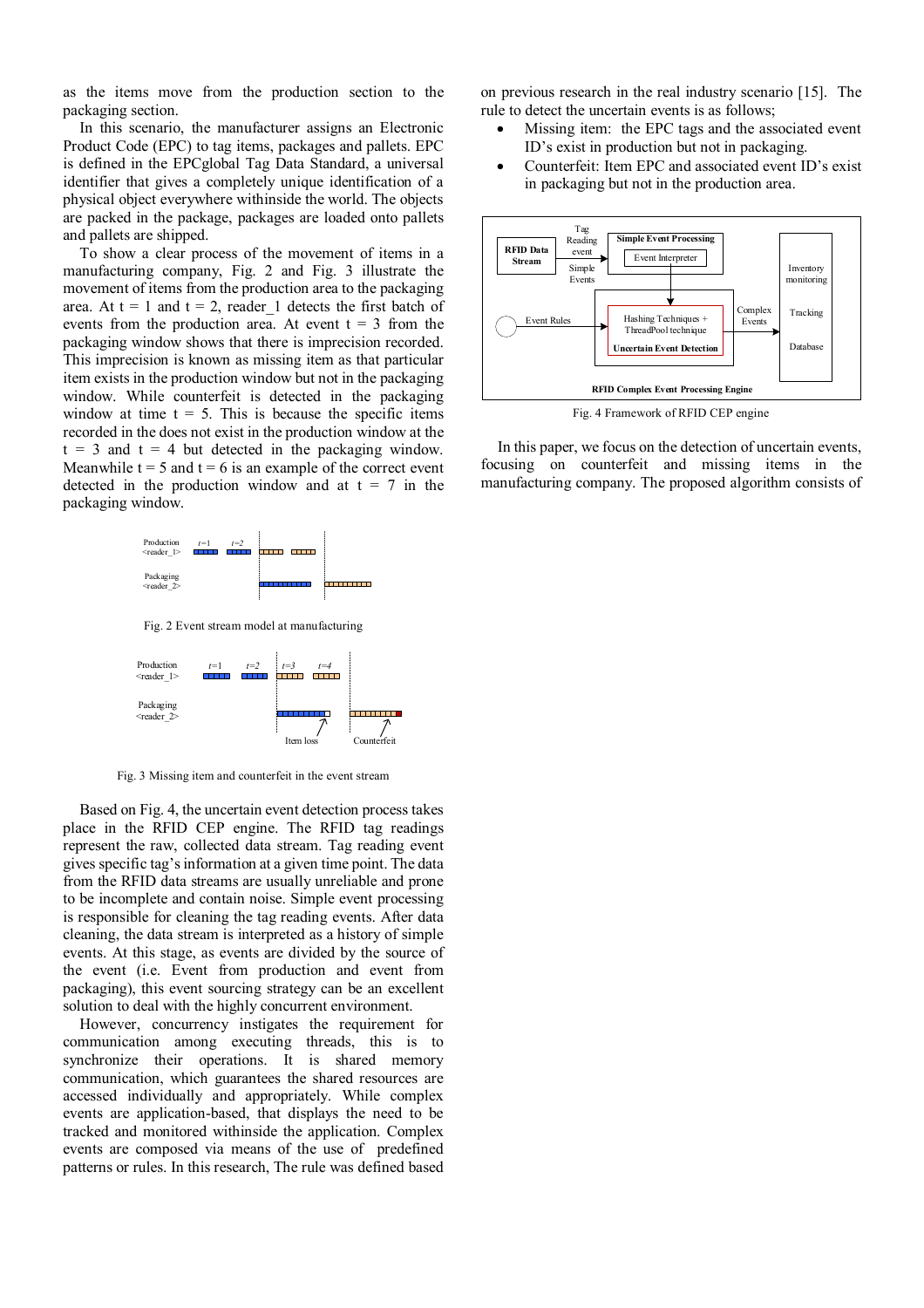model at manufacturing [15], that is universal to be implemented to other industries as well. The terms used in the algorithm are defined based on Fig. 5. The explanation of Fig. 5 is interrelated with Fig. 2 and Fig. 3 in the previous subsection.

Algorithm 1 shows the proposed approach to detect counterfeit and missing items in the RFID event stream. We only focus on the operation to detect the uncertain event between the production events and the packaging events in the event stream. The algorithm is as follows;

| ALGORITHM 1: Uncertain Detection Algorithm (UDA) |                                                              |
|--------------------------------------------------|--------------------------------------------------------------|
| INPUT: xmlEvent                                  |                                                              |
| 1.                                               | <b>BEGIN</b>                                                 |
|                                                  | //Read XML as stream                                         |
| 2.                                               | WHILE(xmlStreamReader ← hasNext(dalam ni apa))               |
| 3.                                               | IF (tagType==xmlEvent $\leftarrow$ START ELEMENT)            |
|                                                  |                                                              |
| 4.                                               | <b>SWITCH</b> (xmlStreamReader)                              |
| 5.                                               | CASE "eventOccuredAt":                                       |
| 6.                                               | update temporaryEventOccuredAt =                             |
|                                                  | eventOccuredAt                                               |
| 7.                                               | set internal clock time = eventOccuredAt                     |
| 8.                                               | <b>BREAK</b>                                                 |
| 9.                                               | CASE "element":                                              |
| 10.                                              | IF (epcEvent = $x$ mlEvent $\leftarrow$                      |
|                                                  | START_ELEMENT)                                               |
| 11.                                              | Push resource $\rightarrow$                                  |
|                                                  |                                                              |
|                                                  | temporaryEventOccuredAt in                                   |
|                                                  | temporaryConcurrentHashMap as key →                          |
|                                                  | value                                                        |
| 12.                                              | <b>BREAK</b>                                                 |
| 13.                                              | <b>END IF</b>                                                |
| 14.                                              | <b>END SWITCH</b>                                            |
| 15.                                              | <b>ENDIF</b>                                                 |
| 16.                                              | <b>ELSE IF</b> (tagType==xmlEvent $\rightarrow$ END ELEMENT) |
|                                                  |                                                              |
|                                                  | IF $(tagType == ObjectEvent)$                                |
|                                                  | //Append temporaryConcurrentHashMap in new                   |
|                                                  | thread                                                       |
| 17.                                              | IF (PRODUCTION TID $\leftarrow$                              |
|                                                  | concurrentHashMap(eventOccuredAt)                            |
| 18.                                              | $FOR(entry \leftarrow PRODUCTION TID)$                       |
| 19.                                              | IF(entry(eventOccuredAt))                                    |
| 20.                                              | PRODUCTION TID++                                             |
|                                                  |                                                              |
| 21.                                              | <b>END IF</b>                                                |
| 22.                                              | <b>END FOR</b>                                               |
| 23.                                              | <b>END IF</b>                                                |
| 24.                                              | LOST ITEM++                                                  |
| 25.                                              | REMOVE ALL LIST OF PRODUCTION_TID after                      |
|                                                  | t-winc                                                       |
| 26.                                              | <b>ENDIF</b>                                                 |
| 27.                                              | CLEAR temporaryConcurrentHashMap                             |
| 28.                                              | CLEAR temporaryEventOccuredAt                                |
|                                                  | <b>ELSE IF</b> tagType==AggreagtionEvent                     |
|                                                  |                                                              |
|                                                  | //Append temporaryConcurrentHashMap in new                   |
|                                                  | thread                                                       |
| 29.                                              | IF (PACKAGING TID $\leftarrow$                               |
|                                                  | concurrentHashMap(eventOccuredTime)                          |
| 30.                                              | $FOR(entry \leftarrow PACKAGING_TID)$                        |
| 31.                                              | $IF(entry == eventOccuredAt)$                                |
| 32.                                              | keyset ← entry                                               |
| 33.                                              | END IF                                                       |
|                                                  |                                                              |
| 34.                                              | <b>END FOR</b>                                               |
| 35.                                              | <b>END IF</b>                                                |
| 36.                                              | COUNTERFEIT ITEM++                                           |
| 37.                                              | REMOVE ALL LIST OF PACKAGING TID after t-                    |
|                                                  | winf                                                         |
| 38.                                              | <b>END IF</b>                                                |
| 39.                                              | CLEAR temporaryConcurrentHashMap                             |
| 40.                                              | CLEAR temporaryEventOccuredAt                                |
| 41.                                              |                                                              |
|                                                  | <b>END IF</b>                                                |
| 42.                                              | <b>END WHILE</b>                                             |
| 43.                                              | <b>END</b>                                                   |

In this algorithm, the case 'eventOccuredAt' is to update the internal clock. While case 'element' reads the epc and adds them into the temporaryConcurrentHashmap.

Based in Algorithm 1, at line 1 to line 3, read the incoming event as streaming data. At line 3, if it is START\_ELEMENT, store the occurrence time of an event in a temporary string variable (line 5 to line 8) and the elements of events in the temporaryConcurrentHashMap (line 9 to line 12). At line 16, if the tag is END\_ELEMENT?, and if the event is from the production area (ObjectEvent), in a separate thread, we pass the temporary event's occurrence time and temporaryConcurrentHashMap into the thread (line 17 to line 26). After passing the resource, the clear eventOccurredAt, temporaryConcurrentHashMap and started reading the next event (line 28 and line 29). In line 30, if the event is from packaging area (AggregationEvent), in a separate thread, we pass the temporary event's occurrence time, and temporaryConcurrentHashMap into the thread (line 31 to line 40). After passing the resource, the clear eventOccurredAt, temporaryConcurrentHashMap and started reading the next event (line 41 and line 42).

This is the section where we create a thread pool with a fixed number of threads. A separate task is created for every event in the event stream and is submitted it to the thread pool.

In line 18, if the event just now was a production event, in a separate thread, merge the PRODUCTION IDs to concurrentHashMap. In the thread pool, start the processing function to auto-remove and push missing items (line 19 to line 26). If there is a temporary entry from production, for which event occurred time in addition with active window detection where length is less than or equal to time extracted from the current event, report the PACKAGING\_TID as missing item detected in production.

At line 31 to line 39, if the event just now was a packaging event, in a separate thread, merge the PACKAGING\_TIDs into concurrentHashMap (line 31). In thread pool line 32 to line 33, if a pair of resource or element is found between production's thread and packaging's thread, it is added to the hashmap of matched items. If there is a temporary entry from packaging, for which event occurred time in addition with active window detection where length is less than or equal to time extracted from the current event, report the PACKAGING TID as counterfeit detected in packaging. At the end of the process, the main thread checks if there are any threads still running, the process will hold a bit until all the process terminates itself.

# III. RESULTS AND DISCUSSION

In order to prove the efficiency of the proposed approach, performance analysis was conducted and compared with the existing approaches and tools. For the computer environment, Intel i3 processor and eight-gigabyte memory were used, and the operating system is Windows 7. The modules for CEP were implemented in Java. The dataset used in the experiment is presented as a time-varying stream of events that represents an observation of the actual counterfeiting and theft detection scenarios from the pharmaceutical company recorded by the sensor [15].

The performance evaluation of three processing approaches, proposed approach, Instans [50], ESPER [16], NFA-HTS [40] and LCA [43]. A slight modification has been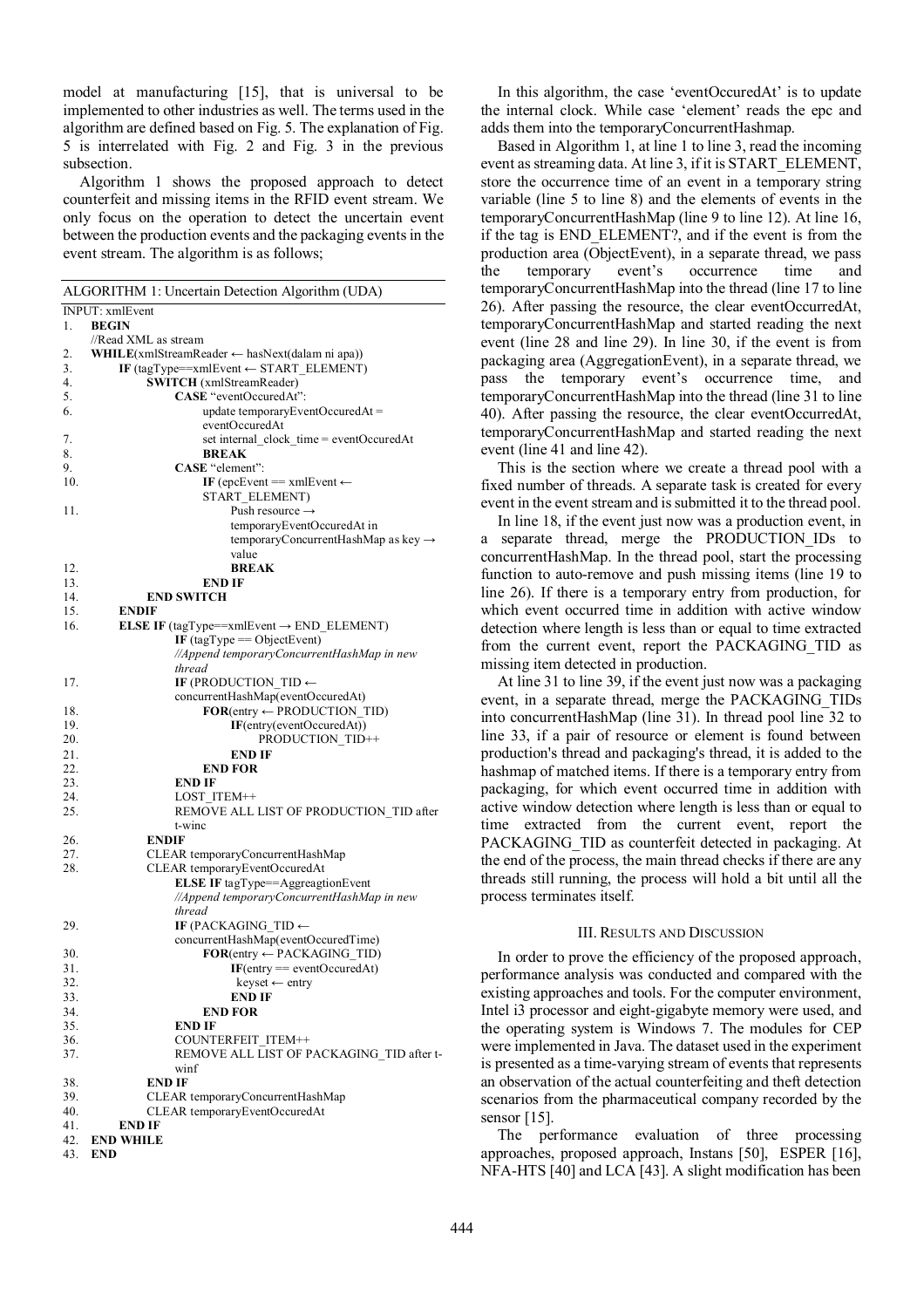made to these algorithms to solve the problems. We measured mainly execution time, memory consumption and detection accuracy according to the event stream scale with 8% uncertain events. These measurements are defined as follows;

- Execution time: the time required to detect uncertain events according to the event stream scale.
- Memory consumption: memory consumed when detecting uncertain events in the event stream according to the event stream scale.
- Detection Accuracy: measures the accuracy of uncertain events according to the event stream scale.

The system execution time or throughput is the time it takes to load and analyse an event stream. It also includes the time it takes to load the output into a consistent format and parse it, and time it takes to write the results to disk. While memory consumption is the amount of memory required to load and analyse while processing an event stream. Detection accuracy is the total accuracy detected over the 8% uncertain event in the event stream. For robustness, we performed ten (10) independent runs for each experiment, and we report the median values. The number of event streams scale is varied from 1000 to 5000 with an increment of times 1000 for each scale.

### *A. Analysis Based on Detection Accuracy*

In this section, extensive experiments were performed to find the detection accuracy of the proposed approach, Instans and ESPER were studied under varying event stream scale. Fig. 6 illustrates the performance of the proposed approach, Instans and ESPER with 8% uncertain events under varying event stream scale. Fig. 6 shows that, UDA and NFA-HTS gets 100% accurate. Instans and ESPER also maintain to get accurate detection at every event stream scale. For Instans, Rete implementations are non-distributed implementation, yet efficient in term of detection accuracy.



Fig. 6 Detection accuracy percentage under different event stream scale

ESPER is an open source Java-based event stream processing engine that analyzes a set of events and draws conclusions from the event stream. It provides a language called Event Processing Language (EPL) that implements and extends the SQL standard. In Instans, the evaluation of SPARQL (events) subscriptions is sequential. While in the proposed approach (UDA), the evaluation is multithreaded.

# *B. Analysis Based on Execution Time*

Extensive experiments have been conducted in this section to see the results of reduced execution times. Fig. 7 below shows the execution time of the proposed approach using different event stream scale sizes. The execution times of the three approaches to the event streams range 1000 to 5000 events. The UDA took the least time, followed by NFA-HTS. While Instans took the longest time to process the event stream followed by LCA. This is because Instans has to focus on continuously processing RDF event streams while employing the Rete algorithm and propagating data through a matching network. By using Rete, the event matches are produced as soon as all the conditions of SPARQL graph patterns are matched. While the LCA algorithm uses a simple NFA structure to determine potential matches. In other words, events will be buffered until they find a match.



Fig. 7 The execution time of the proposed approach under different event stream scale

While using the UDA algorithm, the event has to match the pattern as soon as the event is merged in the thread pool. At the end of the process, in this approach, the main aim is that if there are any threads still running, the process will hold a bit until all the process terminates automatically. The graph also indirectly shows that by using ConcurrentHashMap and thread pool technique, it requires less time to process events compared to NFA-HTS. NFA-HTS also shares some advantages by using hash table structure. It enables easy retrieval and reducing computation operations based on storage technologies of hash table structure. ESPER is an engine primarily relying on state machines. For ESPER, we do not have a very detailed architectural diagram because the community does not release such materials to the public domain. The code is open source and the API's to use the engine is sufficiently documented.

#### *C. Analysis Based on Memory Consumption*

In this section, the proposed approach is compared with Instans, ESPER, NFA-HTS and LCA in terms of memory consumption under different event stream scales. As depicted in Fig. 8, UDA shows the least consumption and slightly better than NFA-HTS compared to the Instans, ESPER and LCA. While Instans and ESPER show higher memory consumption, especially when the event stream scale is massive. This is because, by using the thread pool, we do not have to create, manage, schedule and terminate the thread. Thread pool help mitigate performance issues by reducing the number of threads required and managing their lifecycle.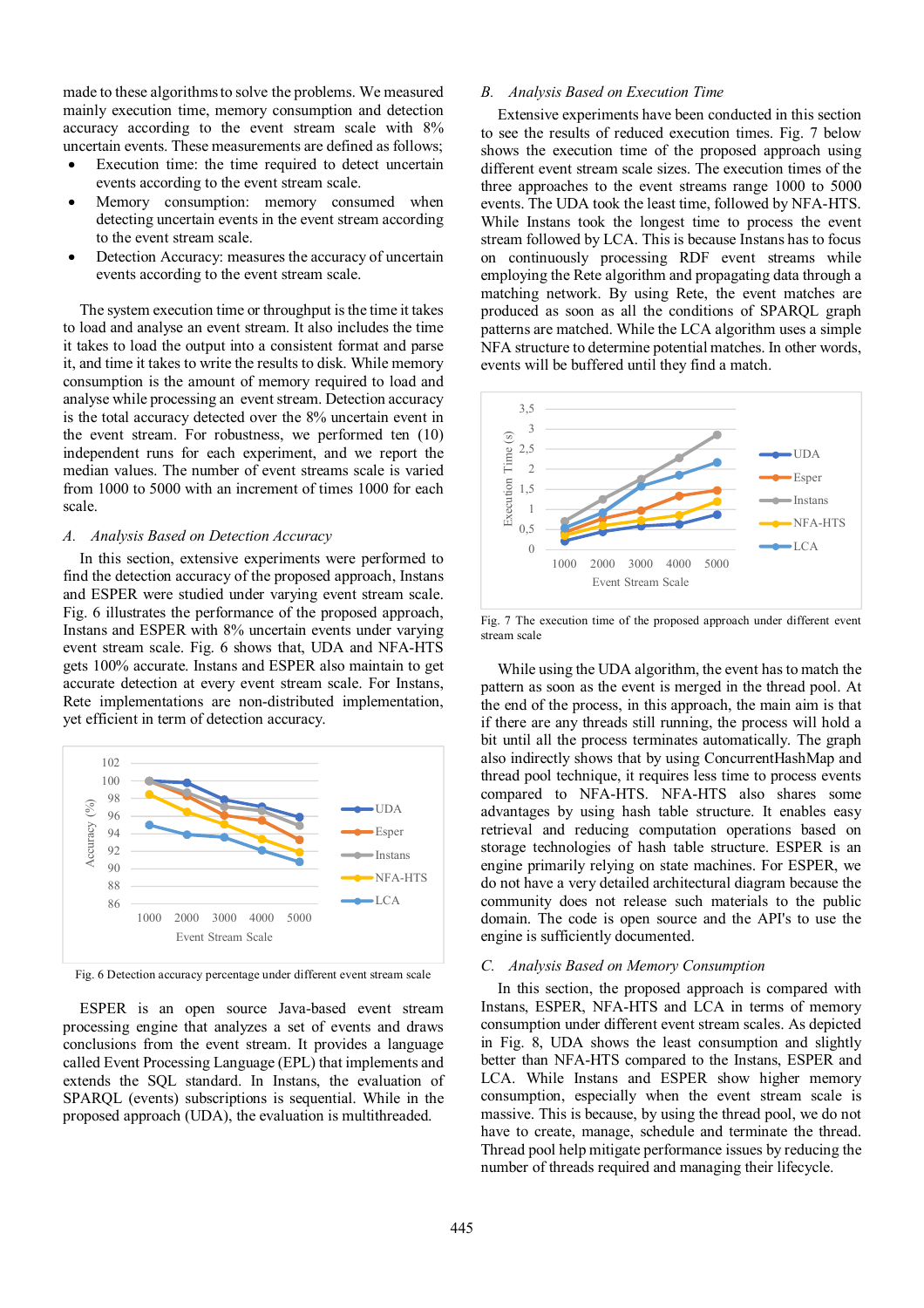

Fig. 8 Memory consumption under different event stream scale

Essentially, thread pool reuses its threads to perform the work pattern detection until it is completed. In non-technical explanation, the threads continue to be in the pool till they may be required, after which they execute the task and return the pool to be reused later so that it can pick up the next available task. This mechanism is beneficial in systems or engines that execute a large number of small tasks or processes. Besides creating threads, destroying a thread has set up and torn down costs (it takes CPU time). While in LCA, the engine continuously buffers until they find a match. Same as Instans, the engine is in charge of continuously evaluating the incoming data and storing intermediate results. At the same time, ESPER exploits in-memory processing to address the requirements of applications that analyze a high volume of event stream and promptly react to events by applying complex computations.

### IV.CONCLUSION

In this research, the issue of uncertain event detection has been studied, and a brand new approach based on hashing and thread pool technique was proposed. The overall performance of the proposed approach is compared with the existing approaches. The results show that the performance of the proposed approach was better than the opposite approaches in terms of detection time and memory usage. Moreover, this research additionally demonstrated that, with the aid of using thread pool technique, the proposed approach performs quicker than the opposites in terms of the efficiency of the experiments. Despite the convenience of use, the thread pool has the subsequent limitations when compared to manually handling the threads. With thread pool, we do not have control over the state and priority of the thread. We additionally cannot provide a solid identification to the thread and maintain monitoring it. The technique may be inefficient whilst there is a excessice demand for the thread pool.

Synchronization overhead is one of the reasons that lead to inaccurate detections. Even though the detection accuracy deteriorates when the event stream scale increases, the proposed approach processes at the optimum rate when the event stream is at a moderate scale. For future work, we plan to expand our research on the relationship between pool size and the number of threads can be set dynamically.

### ACKNOWLEDGEMENT

This research is sponsored by Universiti Tun Hussein Onn Malaysia under Fundamental Research Grant Scheme Vot 1611 and the Ministry of Higher Education through MyBrain scholarship.

#### **REFERENCES**

- [1] Guthrie, John, Sarah Todd, and Jeffrey Alstete. "Inside advice on educating managers for preventing employee theft." International Journal of Retail & Distribution Management (2006).
- [2] Singh, Mohan, Smriti Sachan, Akansha Singh, and Krishna Kant Singh. "Internet of Things in pharma industry: possibilities and challenges." In Emergence of Pharmaceutical Industry Growth with Industrial IoT Approach, pp. 195-216. Academic Press, 2020.
- [3] Siddiqa, A., Hashem, I.A.T., Yaqoob, I., Marjani, M., Shamshirband, S., Gani, A. and Nasaruddin, F., 2016. A survey of big data management: Taxonomy and state-of-the-art. Journal of Network and Computer Applications, 71, pp.151-166.
- [4] Flouris, I., Giatrakos, N., Deligiannakis, A., Garofalakis, M., Kamp, M. and Mock, M., 2017. Issues in complex event processing: Status and prospects in the big data era. Journal of Systems and Software, 127, pp.217-236.
- [5] Lan, L., Shi, R., Wang, B., Zhang, L. and Jiang, N., 2019. A universal complex event processing mechanism based on edge computing for internet of things real-time monitoring. IEEE Access, 7, pp.101865- 101878.
- [6] Correcher, J.F., Alonso, M.T., Parreño, F. and Alvarez-Valdés, R., 2017. Solving a large multicontainer loading problem in the car manufacturing industry. Computers & Operations Research, 82, pp.139-152.
- [7] Bhat, S. and Krishnamurthy, A., 2016. Interactive effects of seasonaldemand characteristics on manufacturing systems. International Journal of Production Research, 54(10), pp.2951-2964.
- [8] Wang, Y., Gao, H. and Chen, G., 2018. Predictive complex event processing based on evolving Bayesian networks. Pattern Recognition Letters, 105, pp.207-216.
- [9] Muzammal, M., Gohar, M., Rahman, A.U., Qu, Q., Ahmad, A. and Jeon, G., 2017. Trajectory mining using uncertain sensor data. IEEE Access, 6, pp.4895-4903.
- [10] Lee, O.J. and Jung, J.E., 2017. Sequence clustering-based automated rule generation for adaptive complex event processing. Future Generation Computer Systems, 66, pp.100-109.
- [11] Cugola, G. and Margara, A., 2012. Low latency complex event processing on parallel hardware. Journal of Parallel and Distributed Computing, 72(2), pp.205-218.
- [12] Hewa Raga Munige, T., 2016. Real time stream processing for Internet of Things and sensing environments (Doctoral dissertation, Colorado State University).
- [13] Hallé, S., 2017. From complex event processing to simple event processing. arXiv preprint arXiv:1702.08051.
- [14] Rinne, M., Solanki, M. and Nuutila, E., 2016, June. RFID-based logistics monitoring with semantics-driven event processing. In Proceedings of the 10th ACM international conference on distributed and event-based systems (pp. 238-245).
- [15] Rinne, M., Nuutila, E. and Törmä, S., 2012, November. INSTANS: High-performance event processing with standard RDF and SPARQL. In 11th International Semantic Web Conference ISWC (Vol. 914, pp. 101-104).
- [16] "EsperTech." http://www.espertech.com/ (accessed May 29, 2019).
- [17] Sarac, A., Absi, N. and Dauzere-Peres, S., 2015. Impacts of RFID technologies on supply chains: a simulation study of a three-level supply chain subject to shrinkage and delivery errors. European Journal of Industrial Engineering, 9(1), pp.27-52.
- [18] Fan, T., Tao, F., Deng, S. and Li, S., 2015. Impact of RFID Technology on Supply Chain Decisions with Inventory Inaccuracies. International Journal of Production Economics, 159, pp.117-125.
- [19] Yao, X., Zhang, J., Li, Y. and Zhang, C., 2018. Towards flexible RFID event-driven integrated manufacturing for make-to-order production. International Journal of Computer Integrated Manufacturing, 31(3), pp.228-242.
- [20] Wang, F., Liu, S. and Liu, P., 2009. Complex RFID event processing. The VLDB Journal, 18(4), pp.913-931.